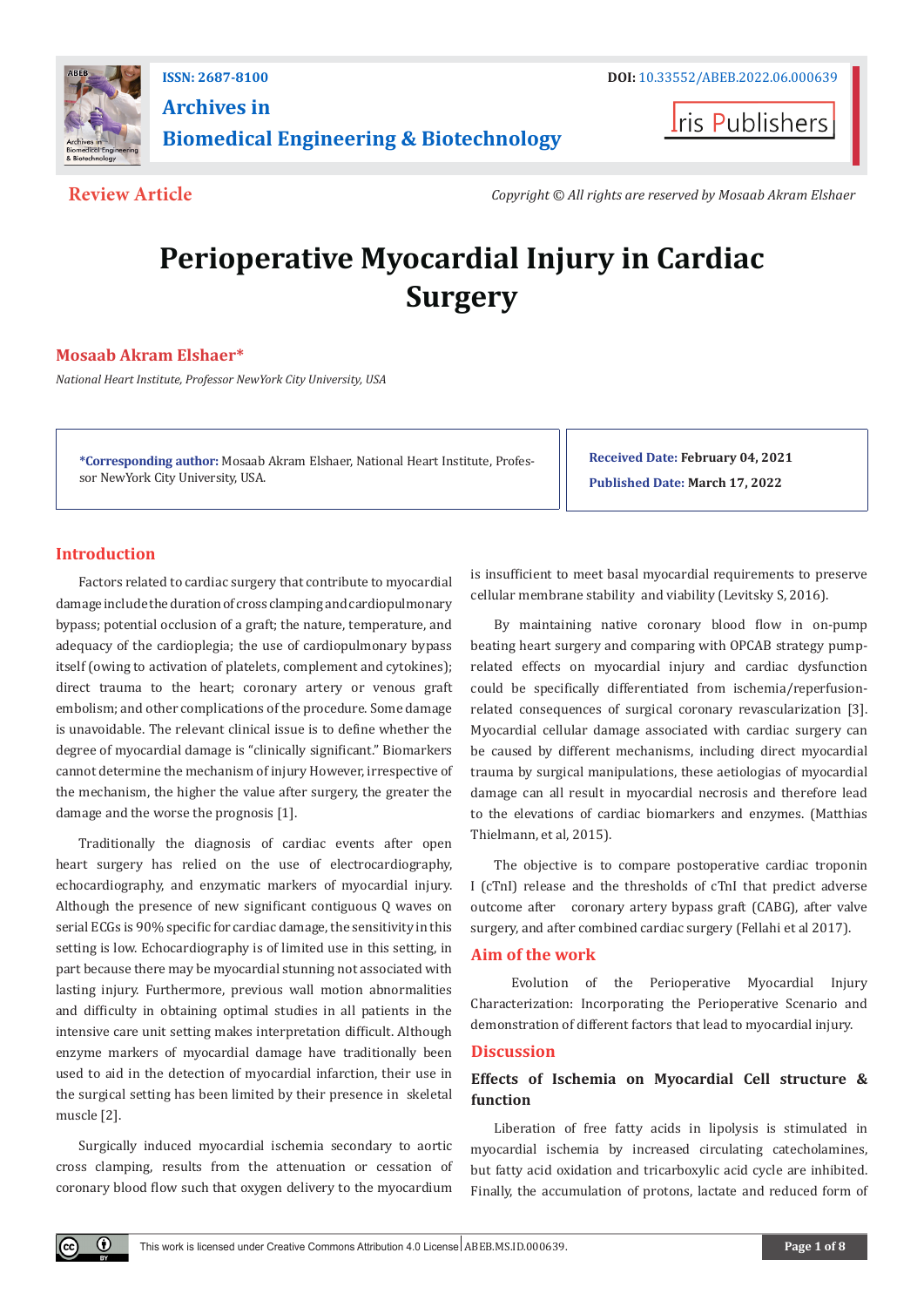nicotinamide adenine dinucleotide (NADH) lead to inhibition of glycolysis and anaerobic energy production through it (Stanley et al, 2017).

 Finally, within hours myocardial contracture is developed, which microscopically is characterized by contraction band necrosis, distortion of Z-bands and breakdown of myofibrils. Cell death and tissue necrosis finally develop, followed by inflammation and fibrosis (Peuhkurinen KJ, 2020).

# **Reperfusion Injury**

Early reperfusion is an absolute prerequisite for the survival

of ischemic tissue. Reperfusion, although ultimately necessary for recovery is, however, considered a double-edged sword, and can lead to worsening of tissue injury by various mechanisms [4].

 A few mechanisms have been proposed to mediate reperfusion injury. These include cellular calcium loading; the occurrence of a no reflow phenomenon due to cell swelling, impaired vascular relaxation or the formation of white cell plugs; and perhaps most importantly the formation of oxygen radicals. While low levels of oxygen radicals and oxidants are normally formed in cells and play important roles in cellular homeostasis, mitosis, differentiation, and signaling. (Irani K. et al, 2007) (Figures 1,2).







Figure 2: Intracellular mechanisms regulate cardiomyocyte Ca2<sup>+</sup> homeostasis and reactive oxygen species formation, the two primary mediators of myocyte ischemia-reperfusion injury.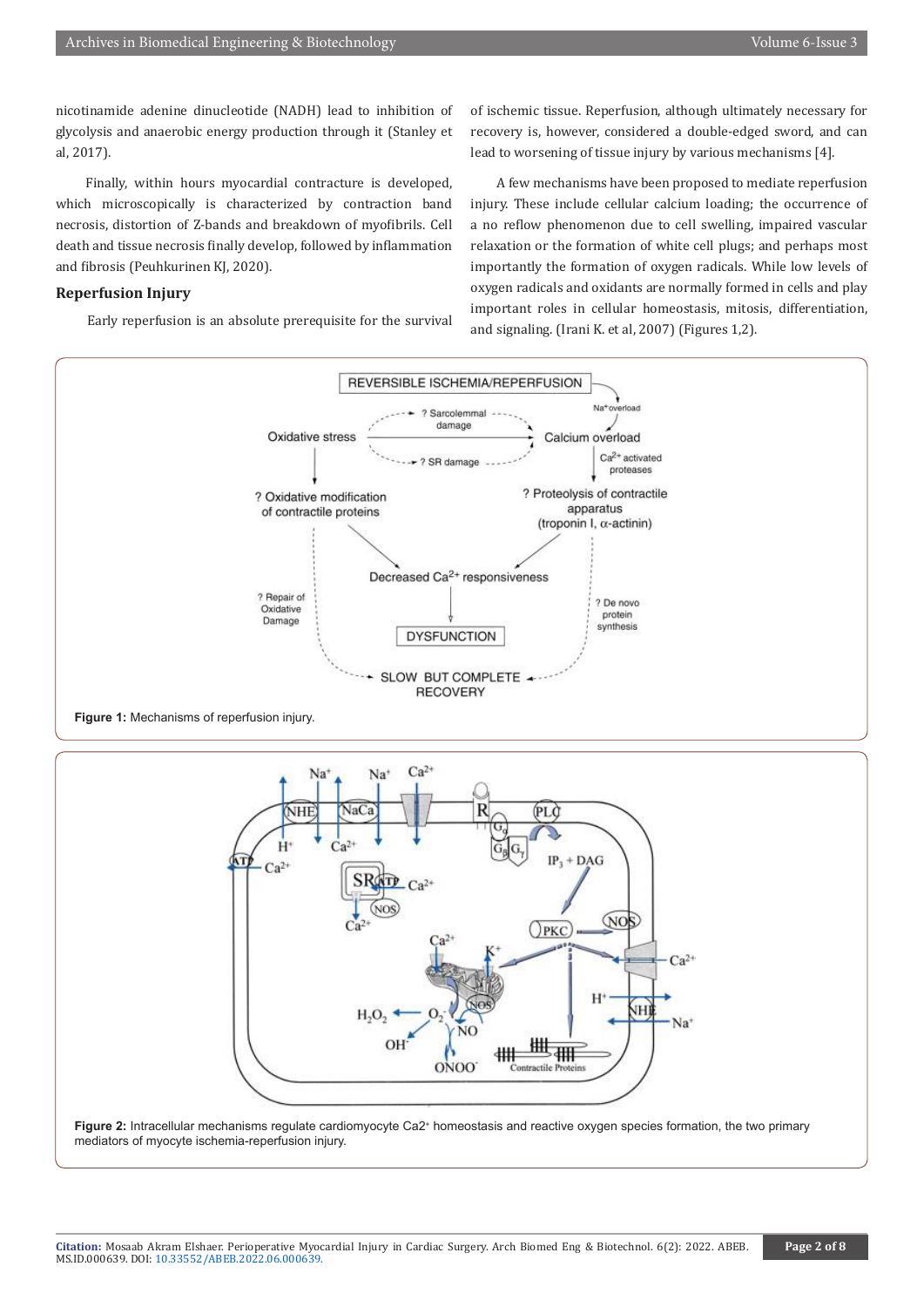# **Oxygen free radicals**

The term "free radical" is used to define an atom or molecule that can exist independently with one or more unpaired electrons. By virtue of their unpaired electron, free radicals are typically unstable, highly reactive, and short-lived. Oxygen-derived free radicals and oxidants (reactive oxygen species, ROS) are formed continuously in small amounts during the normal metabolism of cells and are normally inactivated by endogenous scavenging mechanisms (Zweier J & Talukder MA, 2006).

Free radicals are generated by one electron reduction or oxidation of molecules creating an unpaired electron. In normal mitochondrial oxidative phosphorylation,  $\mathsf{U}_2$  is reduced by four electrons to form H2O. The energy derived from this reduction of

O2 serves to meet the energy demands of the cell. Paradoxically, it is also the actual process of oxygen reduction that leads to the formation of oxygen free radicals. Incomplete reduction of  $\mathrm{O}_2$  leads to the generation of superoxide anion (O2), hydrogen peroxide  $(H_2O_2)$ , and hydroxyl radical (OH).  $O_2$  is unstable with a lifetime of milliseconds at neutral pH, and in aqueous solution it spontaneously reacts or dismutates to yield  $H_2O_2$  and  $O_2$ . The OH is an extremely reactive and short-lived free radical produced in biological systems. In the Haber-Weiss reaction,  $O_2$  and two OH are formed when  $O_2$ reacts spontaneously with  $H_2O_2$ . In the Fenton reaction (also known as the iron-catalyzed Haber-Weiss reaction), reduction or oxidation of a trace metal in the presence  $O_2^2$  and  $H_2O_2^2$  gives rise to OH (Zweier J & Talukder MA, 2006) (Figure 3).



Following ischemia and reperfusion radical formation is greatly increased triggering cellular injury (Hano O et al, 2014). Over the last three decades, it has become clear that oxidants and free radicals are generated in the ischemic and reperfused heart and are important mediators of post-ischemic injury. Both oxygen radical and Nitric oxide (NO), formation is greatly increased through a series of interacting enzymes and cellular pathways. In the setting of myocardial ischemia and reperfusion with the marked increases in oxygen radical and NO generation, this balance is disrupted resulting in oxidative injury (Zweier J & Talukder MA, 2016).

# **Calcium Overload**

Restoration of intracellular pH at the onset of reperfusion via Na+-H+ exchange contributes to intracellular Ca2<sup>+</sup> overload via reversed Na+-Ca2+ exchange [5].

Myocyte calcium levels have been observed to increase upon reperfusion of ischemic myocardium. Damage to the cell membrane and sarcoplasmic reticulum, possibly by free radical species, results in a net increase in the concentration of intracellular calcium. This results in relative insensitivity of contractile elements to calcium with subsequent depression of myocyte contractility. This phenomenon is known as the "calcium paradox" (Gross 2018, Park, 2019).

# **Types of Reperfusion Injury**

### **1- Myocardial Stunning**

When myocardial ischemia is limited to periods of less than approximately 20 minutes, reperfusion of the affected tissue will lead to recovery following transient changes in cellular structure, function, and metabolism. These changes are manifested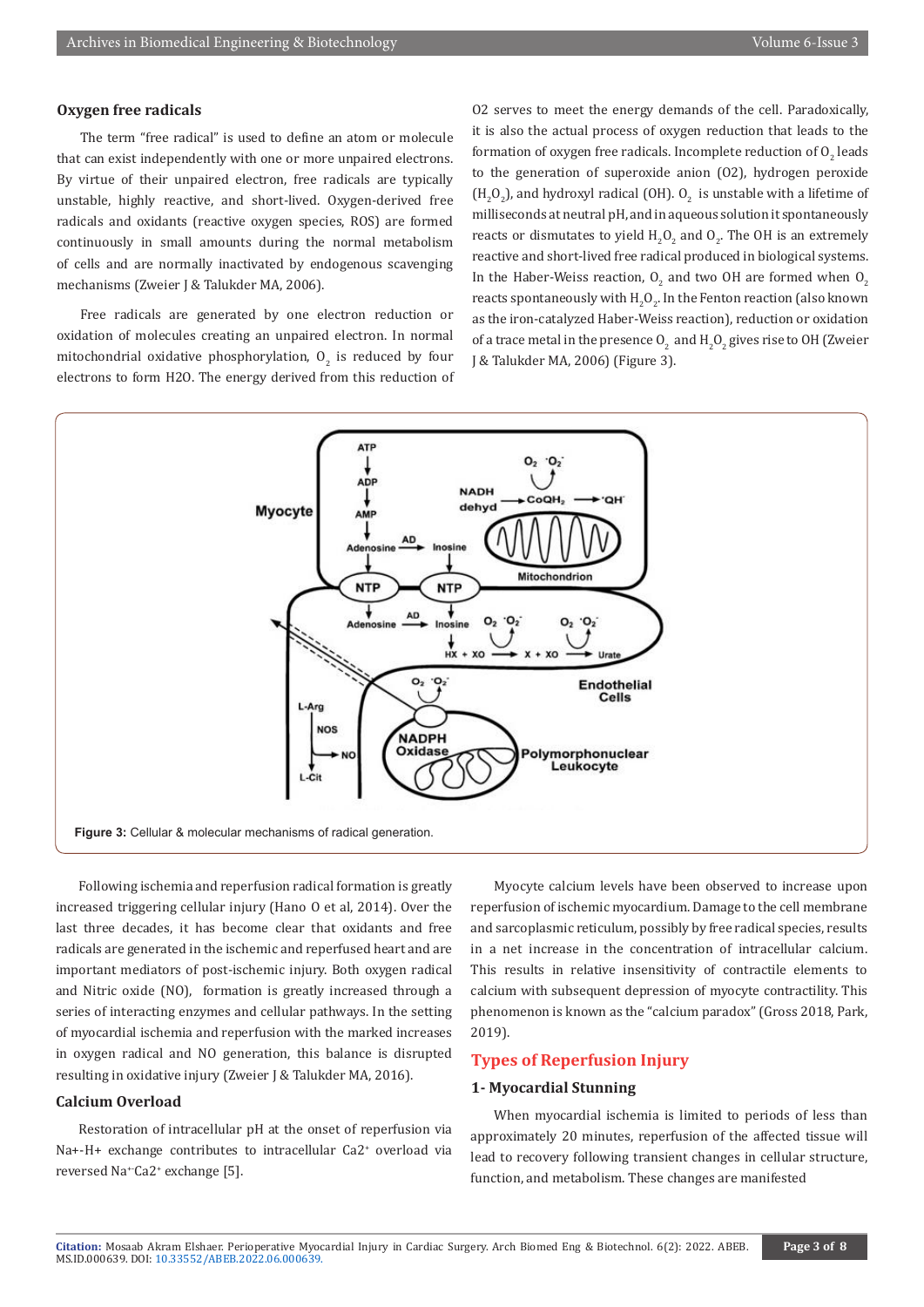Despite much improvement in surgical procedures the benefits of cardiac surgery are delayed due to postoperative left ventricular dysfunction. It is believed that the postoperative dysfunction is due to global myocardial stunning since the heart is rendered globally ischemic during the surgical procedure (Bolli, 2019). As a consequence of stunning the benefits of reperfusion therapy,

cardiac surgery and transplantation are delayed. Furthermore, it may contribute to both morbidity and mortality by causing the incidence and severity of postoperative complications to significantly increase in high-risk patients (Janith Wickramaratna 1998) (Figure 4).



#### **2- Apoptosis vs. Necrosis**

 Necrosis and apoptosis are two forms of cell death in the myocardium that have been associated with ischemia and reperfusion. Although it has been well documented that necrosis, as a major form of myocyte cell death, rapidly leads to a destruction of a large group of cells after myocardial ischemia and reperfusion, the induction of apoptosis in myocardium, primarily triggered during reperfusion, may independently contribute to the extension of cell death (i.e., infarction) in a dynamic manner (Zhao Z & Vinten-Johansen J, 2012).

Collective evidence from experimental and clinical studies has demonstrated that cardiomyocyte cell death following ischemia and/or reperfusion is now known to involve apoptosis, oncosis, autophagy, (and necrosis) in ischemic cardiac conditions. These conditions are thought to lead at later stages to necrosis [6,7].

Data demonstrates that programmed cell death is evident early after open heart surgery and correlates with declining cardiac contractility. Concluding that, apoptosis may be an important mechanism in postoperative myocardial dysfunction [8] (Figure 5).



**Figure 5:** The time course of development of infarct size (An/Ar, area of necrosis expressed as a percentage of area at risk) and appearance of apoptotic cells (TUNEL positive cells expressed as a percentage of total normal nuclei) after 1 h coronary occlusion followed by 6, 24, 48 and 72 h of reperfusion (R), respectively. Extension of infarct size peaked at 24 h of reperfusion, while the population of apoptotic cells in the peri-necrotic zone from transmural tissue sections progressively increased over the course of reperfusion, indicating a dynamic progression of cell death.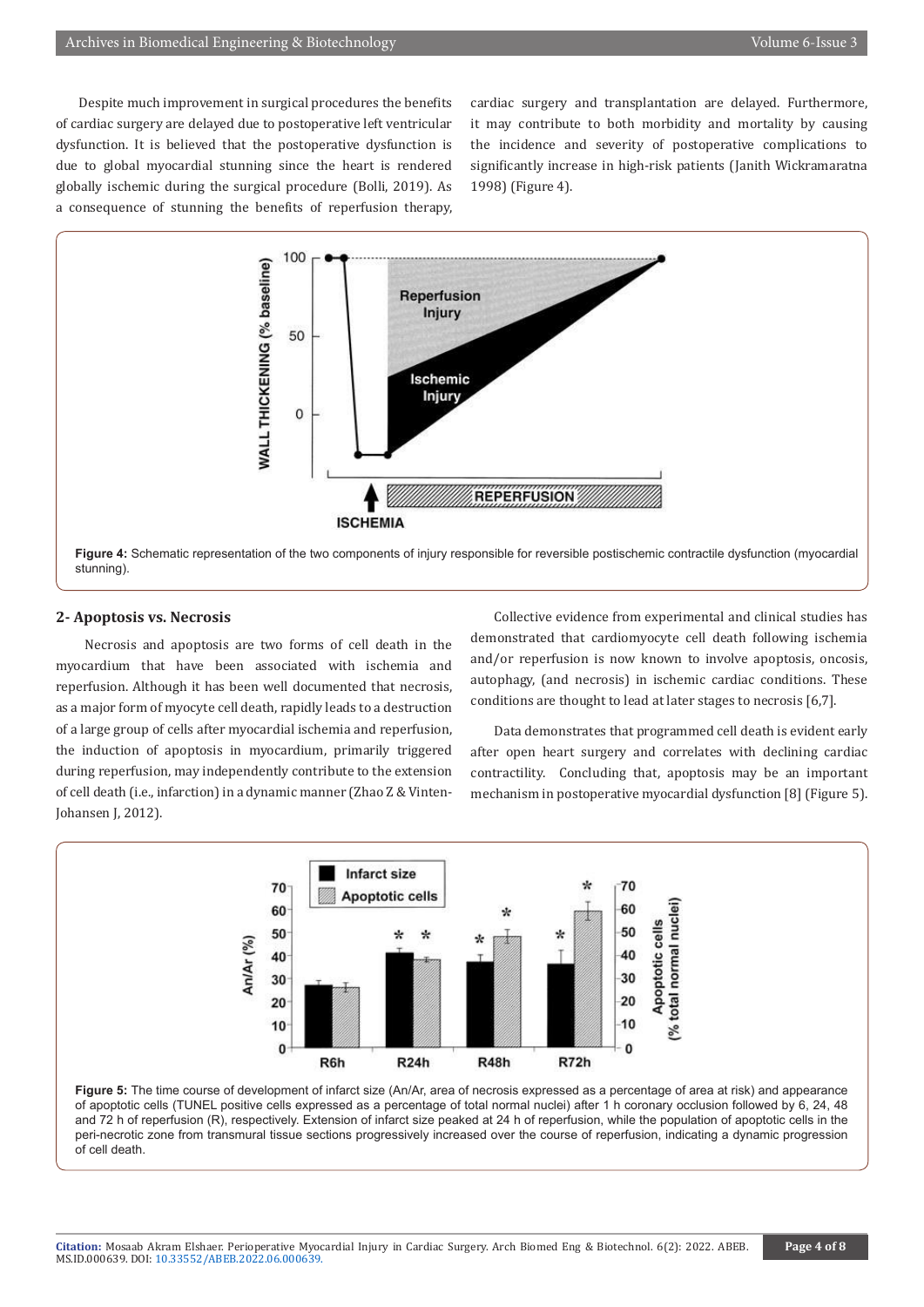# **Mechanisms of cell death**

 (Figure 6)The ultimate fate of a cardiac cell, whether it lives or dies, seems to be a delicate balance of the factors promoting cell death and those factors promoting cell survival. There has been

a recent explosion of information regarding the analysis of these factors, and we were able to touch upon select pathways due to restrictions in space.



Although an explosion of data has emerged from the growing field of cardiomyocyte cell death in ischemia, many questions are left unanswered. Even the rates of apoptosis and cell death vary widely from study to study. Differences in experimental data could be the result of the use of different models (occlusion vs constriction), ischemia and reperfusion time lengths, species, inhibitors, transgenic models, and the methods used in detection of cell death (Elsasser et al, 2019).

An important factor in the initiation of necrosis or apoptosis is the opening of a nonspecific pore within the inner membrane of the mitochondria, the mitochondrial permeability pore (MPTP). Current data support the fact that stress stimuli induce the pore to open, releasing pro-apoptotic factors into the cytosol (McFalls et al, 2013) (Figures 7,8).

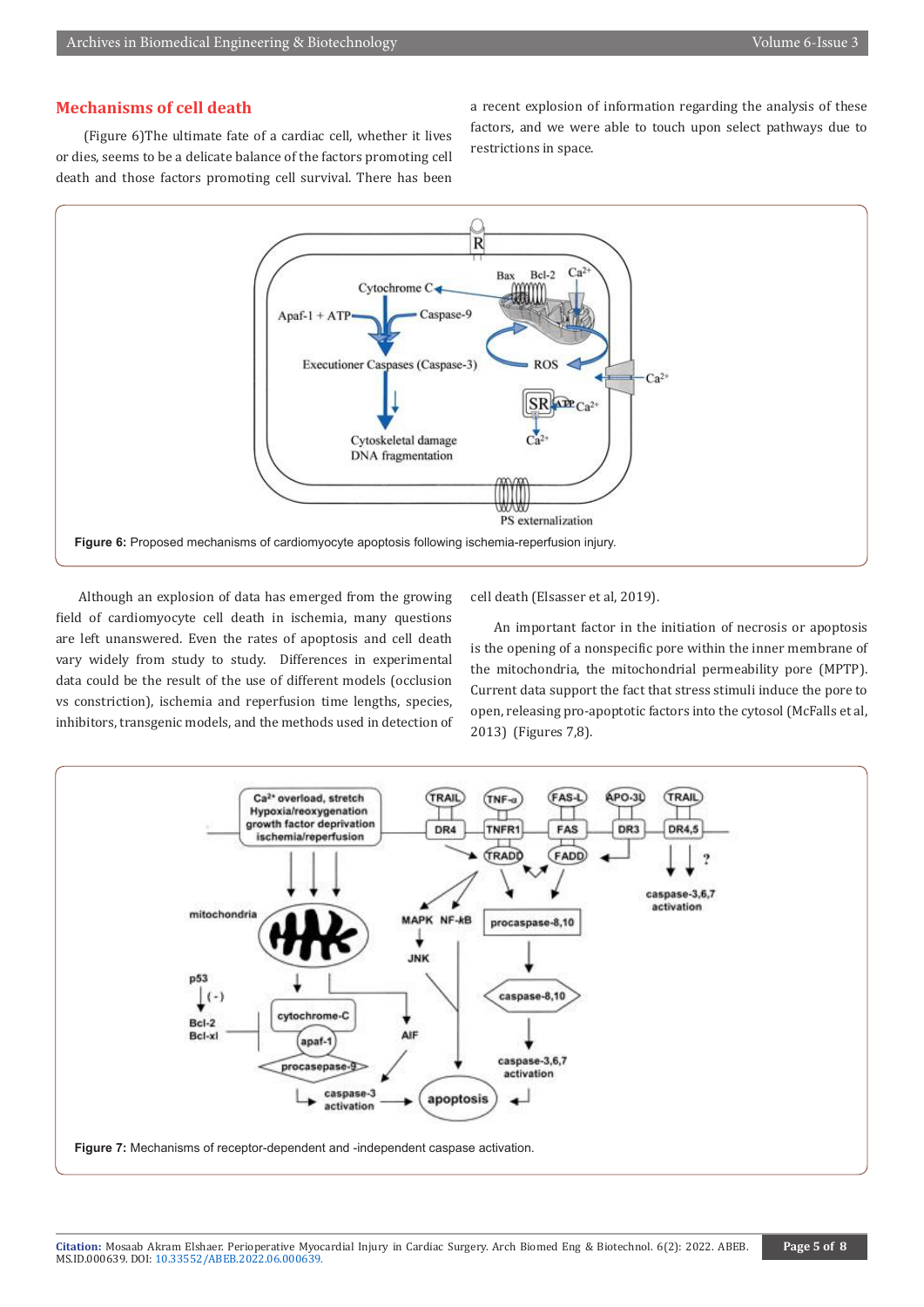

Immunohistochemical analysis of ischemic/reperfused left ventricle showed caspase-3 levels were substantially elevated and localized in the ischemic/reperfused region, and that caspase-3 colocalized to TUNEL positive myocytes in an in vivo rat model [9].

inhibitors on myocardial infarct size and CM DNA fragmentation in ischemia-reperfused rat hearts. Caspase inhibitors were able to inhibit myocyte DNA fragmentation and caspase activation; however, there was no significant reduction of the infarct size in ischemiare perfused rat hearts. (Okamura et al, 2010) (Figure 9).

On the other hand, Okamura et al. examined the effect of caspase



The STAT family of transcription factors has been shown to activate caspases. Ischemia/reperfusion was shown to induce STAT-1 activation and caspase-1 processing in ventricular myocytes in the intact heart ex vivo. STAT-1-transfected cells were more susceptible to ischemia-induced cell death than control transfected cells. A possible mechanism was shown where STAT-1 may activate the promoter of the pro-apoptotic caspase-1 gene in

cardiomyocytes during ischemia. Antisense STAT-1 vectors reduced both ischemia- and over expressed STAT-1-induced cell death in cardiac cells. These results suggest that STAT-1 plays a critical role in the regulation of ischemia/reperfusion-induced apoptosis in cardiac cells, acting at least in part via a caspase-1 activationdependent pathway (Stephanou et al., 2018).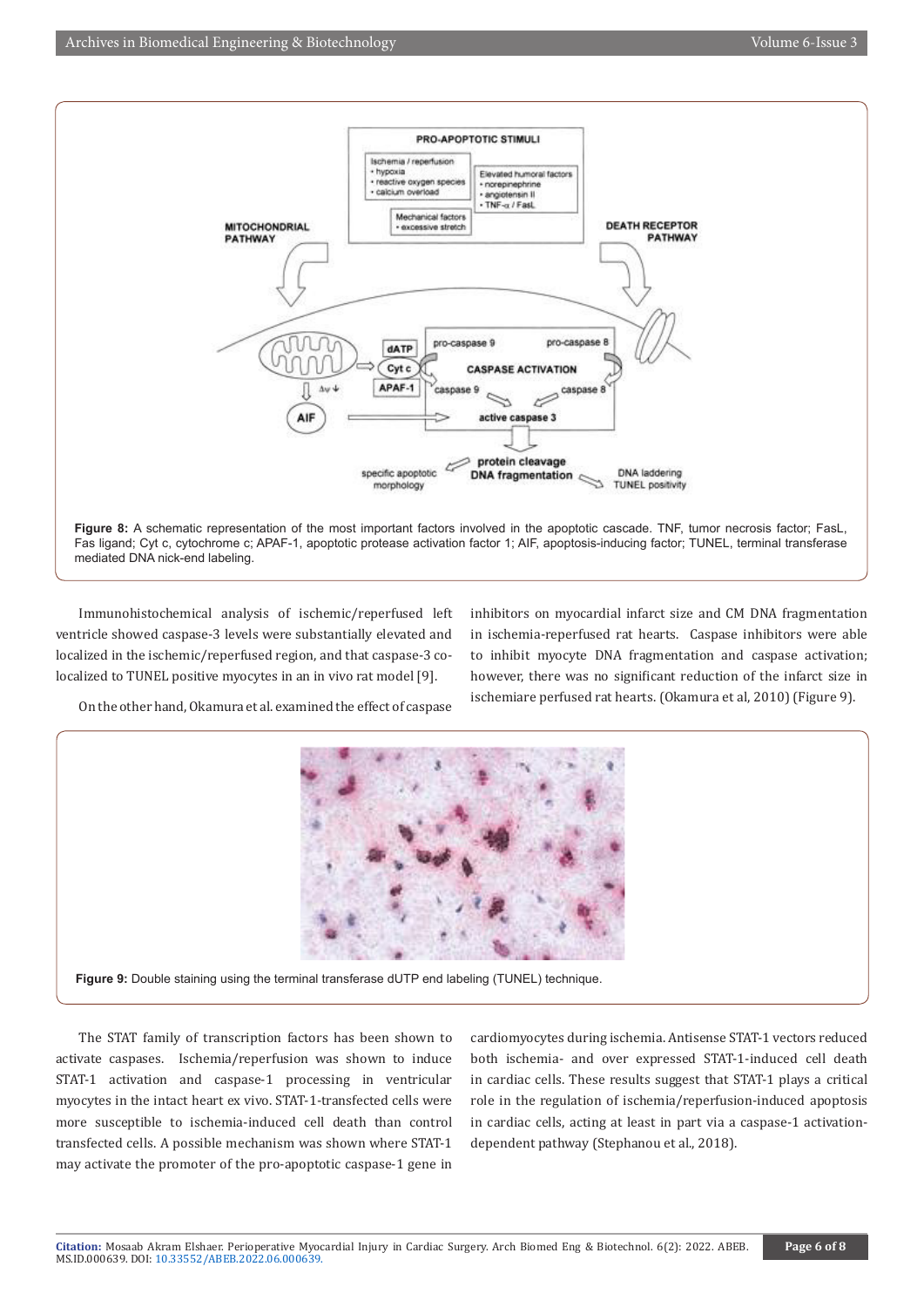Necrosis is a general term used to describe another mode of cell death. Using the term necrosis is problematic since dead cells are so severely degraded at the final stages that they cannot be morphologically determined whether they died via apoptosis or necrosis. (Manjno and Joris, 2015). The lower LVEF have higher myocardial cell apoptosis. This clearly indicates that left ventricular dysfunction is closely associated with the presence of myocardial cell apoptosis (Kazuhiko Doi, et al 2014).

# **Graft Occlusion**

Cardiac death, myocardial infarction and heart failure were more frequent in patients with graft occlusion, (Vavlukis M, et al. 2016). The most common graft-related reasons for PMI are graft occlusion, graft kinking or overstretching, subtotal anastomotic stenosis, or graft spasm (Mangano DT, 2012). Low graft flow rate is one of the most important factors that increase the likelihood of early graft occlusion. Circumstances that cause a low graft flow rate are small luminal size (< 1.5 mm) of the grafted artery and decreased distal runoff due to severe disease in the recipient artery. The specific artery grafted is also important: The occlusion rate of a saphenous vein graft to the right coronary and circumflex arteries is higher than that for left anterior descending grafts. (Fitz Gibbon GM, Leach AJ, Kafka HP, Keon WJ 1991).

 The use of the internal mammary artery also complicates myocardial protection at reoperation. Retrograde cardioplegia is often necessary to reach and protect areas of myocardium perfused by a patent internal mammary artery. Such areas would otherwise remain warm and prone to ischemic injury (Nwasokwa ON, 1995).

 Perioperative venous graft failure after off-pump CABG procedures is chiefly determined by the two factors of graft endothelial damage and patient hyper coagulability (including resistance to anti platelet therapies) (Frazier A, et al 2005) [10-14].

### **Summary**

Although perioperative myocardial injury after cardiac surgery is an accepted clinical outcome responsible for a several fold increase in morbidity and mortality, there is currently no effective clinical gold standard for its detection. Cardiac surgery, especially, is associated with the inherent risk of myocardial ischemia and myocardial infarction; and consequently, with postoperative heart failure.

#### (Liakopoulos OJ, et al 2015).

Both experimental and clinical studies have ascertained the role of several hormonal mediators, mitochondria, cardioplegia and CPB temperature, apoptosis and even genetic modulators of damage. However, the correlations between these factors in vivo and post-surgery outcome and prognosis have not yet been systematically investigated. (Amedeo Anselmi et al 2014) [10].

While the etiology of post ischemic myocardial

dysfunction after cardiac surgery is multi factorial, three basic types of injury occur during heart surgery: myocardial stunning, apoptosis, and MI. (Elsasser A et al 2018).

• Myocardial cellular damage associated with cardiac surgery can be caused by different mechanisms, including direct myocardial trauma by surgical manipulations, focal damage caused by inadequate cardioplegic perfusion, and inadequate myocardial protection. Myocardial damage can also be induced by coronary artery microembolization and result in focal inflammation and regional contractile myocardial dysfunction. These aetiologies of myocardial damage can all result in myocardial necrosis and therefore lead to the elevations of cardiac biomarkers and enzymes. (Thielmann M, et al, 2015) [14-16].

#### **Acknowledgement**

None.

### **Conflicts of Interest**

No conflicts of interest.

#### **References**

- 1. [Babuin Luciano, Jaffe Allan S, Troponin \(2005\) The biomarker of choice](https://pubmed.ncbi.nlm.nih.gov/16275971/) [for the detection of cardiac injury. CMAJ 173\(10\): 1191-1202.](https://pubmed.ncbi.nlm.nih.gov/16275971/)
- 2. Alan Maisel (2001) Usefulness of Cardiac Troponin I. Am Heart J 141(3): 447-455.
- 3. Abd Elfattah ASA, Wechsler AS (2015)Myocardial stunning and preconditioning during non-cardioplegic warm intermittent aortic cross-clamping', in Purines and Myocardial Protection. ASA Abd-Elfattah AS Wechsler, Norwell MA, USA, pp. 513523.
- 4. Ambrosio G, Tritto I, Reperfusion injury: experimental evidence and clinical implications. American Heart Journal, 138: S69-S75.
- 5. [Bhatt DL, Chew DP, Hirsch AT, Ringleb PA, Hacke W, et al. \(2001\)](https://pubmed.ncbi.nlm.nih.gov/11157686/) [Superiority of clopidogrel versus aspirin in patients with prior cardiac](https://pubmed.ncbi.nlm.nih.gov/11157686/) [surgery. Circulation. 103\(3\): 363-368.](https://pubmed.ncbi.nlm.nih.gov/11157686/)
- 6. [Ali IS, Buth KJ \(2005\) Preoperative statin use and outcomes following](https://pubmed.ncbi.nlm.nih.gov/16061117/) [cardiac surgery. Int J Cardiol 103\(1\): 12-18.](https://pubmed.ncbi.nlm.nih.gov/16061117/)
- 7. [Amark K, Berggren H, Bjork K, Ekroth A, Ekroth R, Nilsson K, Sunnegardh](https://pubmed.ncbi.nlm.nih.gov/16122471/) [J \(2005\) Blood cardioplegia provides superior protection in infant](https://pubmed.ncbi.nlm.nih.gov/16122471/) [cardiac surgery. Ann Thorac Surg 80\(3\): 989-994.](https://pubmed.ncbi.nlm.nih.gov/16122471/)
- 8. [Baxter GF, Ebrahim Z \(2002\) Role of bradykinin in preconditioning and](https://pubmed.ncbi.nlm.nih.gov/11861312/) [protection of the ischaemic myocardium. Br J Pharmacol 135\(4\): 843-](https://pubmed.ncbi.nlm.nih.gov/11861312/) [54.](https://pubmed.ncbi.nlm.nih.gov/11861312/)
- 9. Albert M Ai, Halevy Ni, Antman E Mi (2008) Preoperative Evaluation for Cardiac Surgery. Cohn Lh, (eds) Cardiac Surgery in the Adult. New York: McGraw-Hill, 261-280.
- 10. [Anselmia Amedeo, Antonio Abbateb, Fabiana Girolab, Giuseppe Nassob,](https://pubmed.ncbi.nlm.nih.gov/15019653/) [Giuseppe GL et al. \(2004\) Myocardial ischemia, stunning, inflammation,](https://pubmed.ncbi.nlm.nih.gov/15019653/) [and apoptosis during cardiac surgery: a review of evidence. Eur J](https://pubmed.ncbi.nlm.nih.gov/15019653/) [Cardiothorac Surg 25\(3\): 304-311.](https://pubmed.ncbi.nlm.nih.gov/15019653/)
- 11. [Albert H Olivencia-Yurvati, James L Blair, Mirza Baig, Robert T Mallet](https://www.sciencedirect.com/science/article/abs/pii/S1053077003002684) [\(2003\) Pyruvate-Enhanced Cardio protection During Surgery with](https://www.sciencedirect.com/science/article/abs/pii/S1053077003002684) [Cardiopulmonary Bypass. Journal of Cardiothoracic and Vascular](https://www.sciencedirect.com/science/article/abs/pii/S1053077003002684) [Anesthesia 17\(6\): 715-720.](https://www.sciencedirect.com/science/article/abs/pii/S1053077003002684)
- 12. [Anders K, Baum U, Schmid M, Ropers D, Schmid A, et al. \(2006\) Coronary](https://pubmed.ncbi.nlm.nih.gov/16446072/) [artery bypass graft \(CABG\) patency: assessment with high-resolution](https://pubmed.ncbi.nlm.nih.gov/16446072/) [submillimeter 16-slice multidetector-row computed tomography](https://pubmed.ncbi.nlm.nih.gov/16446072/) [\(MDCT\) versus coronary angiography. Eur J Radiol 57\(3\): 336-344.](https://pubmed.ncbi.nlm.nih.gov/16446072/)